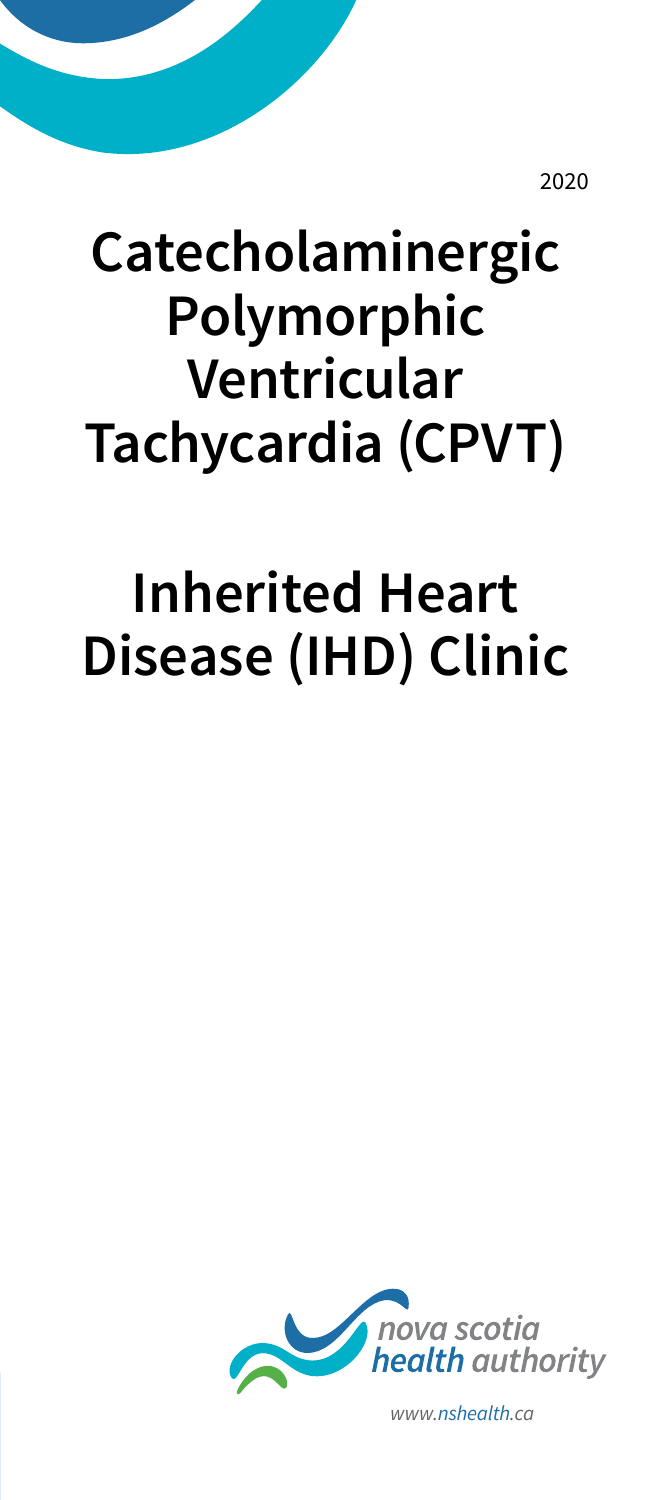#### **How does the heart work?**

The heart is a hollow organ made up of muscle. It has 4 chambers: 2 at the top (atria) and 2 at the bottom (ventricles). Blood flows from outside the heart into the top chambers, is pumped to the bottom chambers, and is then pumped back out to the body.

In a normal heartbeat, an electrical signal starts in the upper chamber and travels through the heart muscle to the bottom chambers. As the signal travels through the muscle cells, it causes them to beat. This makes the heart pump blood from one chamber to another and out to the rest of the body.

Heart cells have special channels that work like doors. They control the movement of electrolytes into and out of the cells. These channels must open and close to let electrical signals flow through the heart cells.

When you exercise or have a strong emotional reaction (e.g., fear), your body releases adrenaline. Adrenaline acts on the heart cell channels. This causes more electrical signals to be made in the top chambers, which makes the heart beat faster.

#### **What is Catecholaminergic Polymorphic Ventricular Tachycardia (CPVT)?**

In CPVT, the channels don't have a normal response to adrenaline. This causes extra heartbeats to start in the bottom chambers of the heart. This can make the heart beat fast. It might beat so fast that it does not pump blood out to the body. This can cause collapse and, if the rhythm does not stop, sudden death.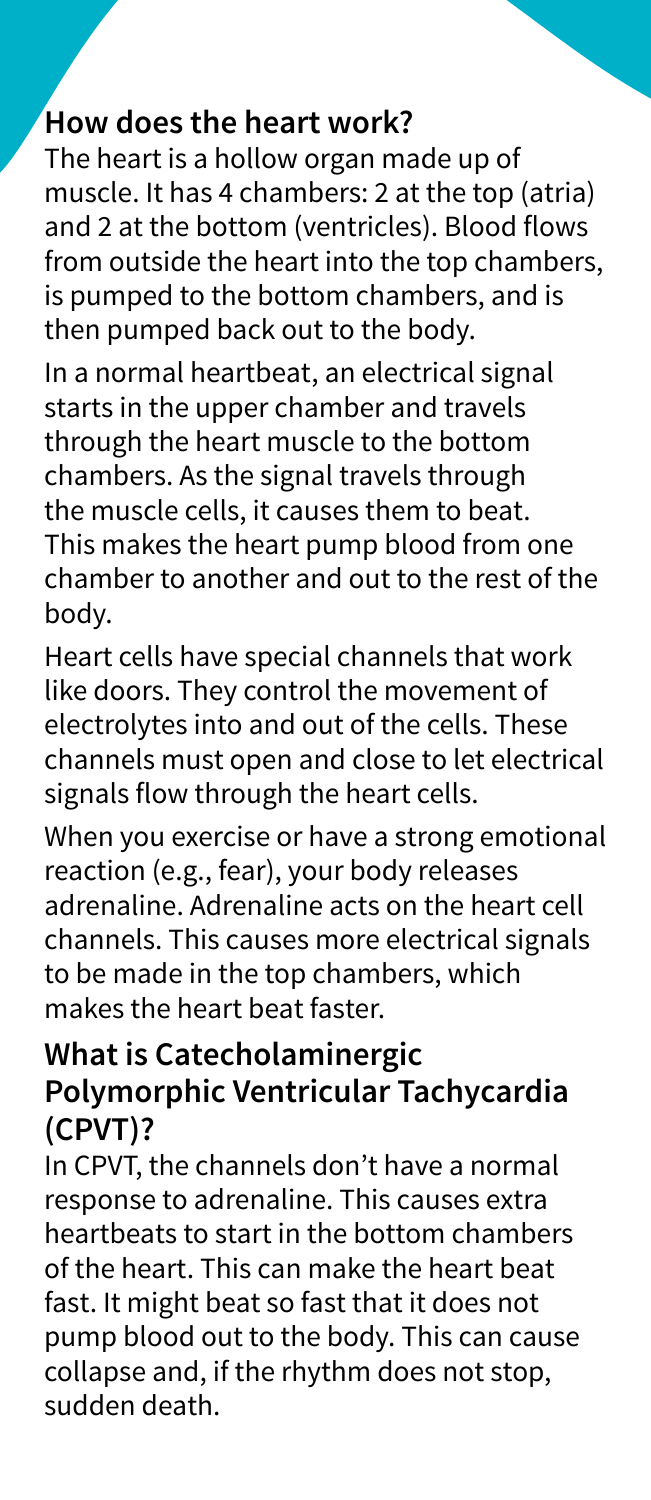

### **What causes CPVT?**

CPVT can be caused by:

 $\rightarrow$  a change in your DNA (genes) that creates the fault in the heart cell channels. CPVT can be hereditary (be passed from parents to their children).

Sometimes the cause of CPVT is not known.

#### **What are the symptoms of CPVT?**

Symptoms may include:

- › fainting
- › blackouts
- › seizures
- $\rightarrow$  palpitations (feeling like your heart is jumping, racing, or fluttering)

**It is important to tell your health care provider if you had a relative who died suddenly at a young age. This could have been caused by CPVT.**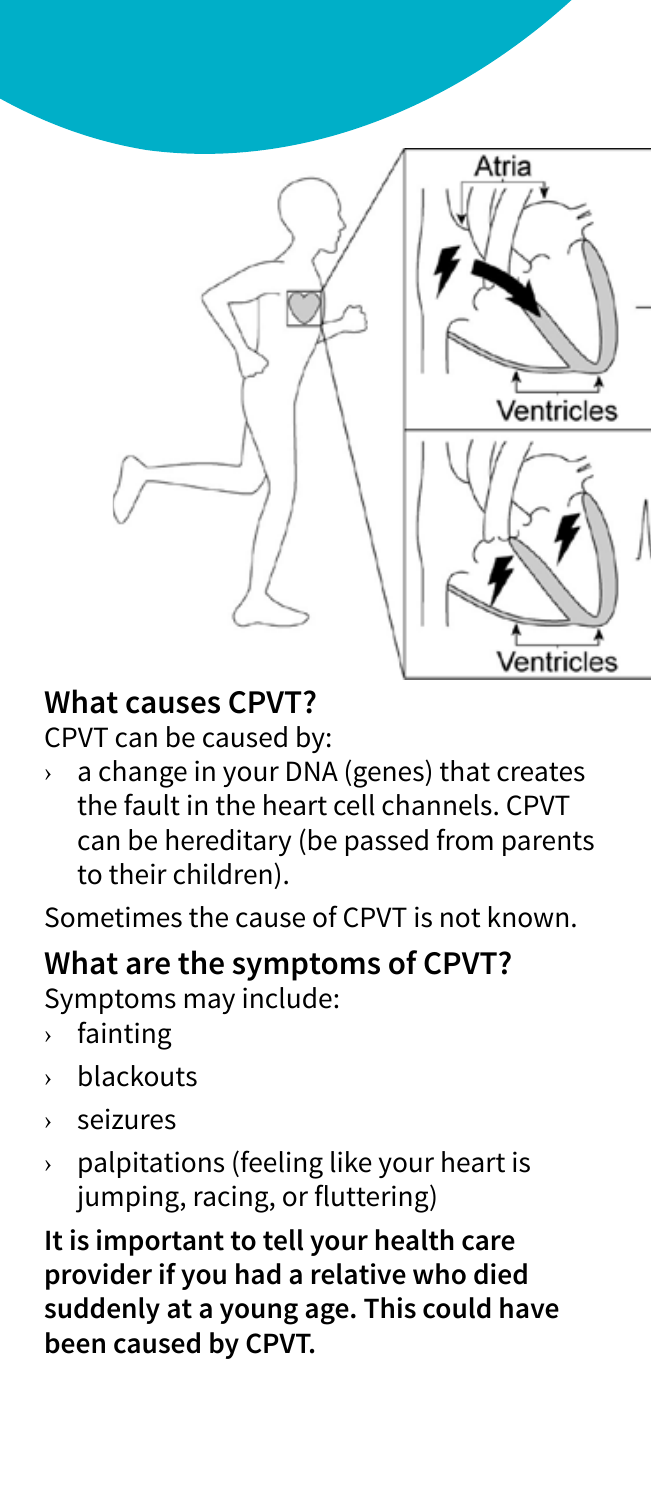

#### **How is CPVT diagnosed?**

A number of tests are used to diagnose CPVT. Your health care provider may arrange for you to have some of these:

**Electrocardiogram (ECG):** A recording of your heart rhythm for 10 to 20 seconds.

**Exercise stress test:** A recording of your heart rhythm and blood pressure while you exercise on a treadmill.

**Holter monitor:** A recording of your heart rhythm for 24 hours (1 day).

*Your cardiologist (heart doctor) may also suggest other tests. They will talk with you about this, if needed.*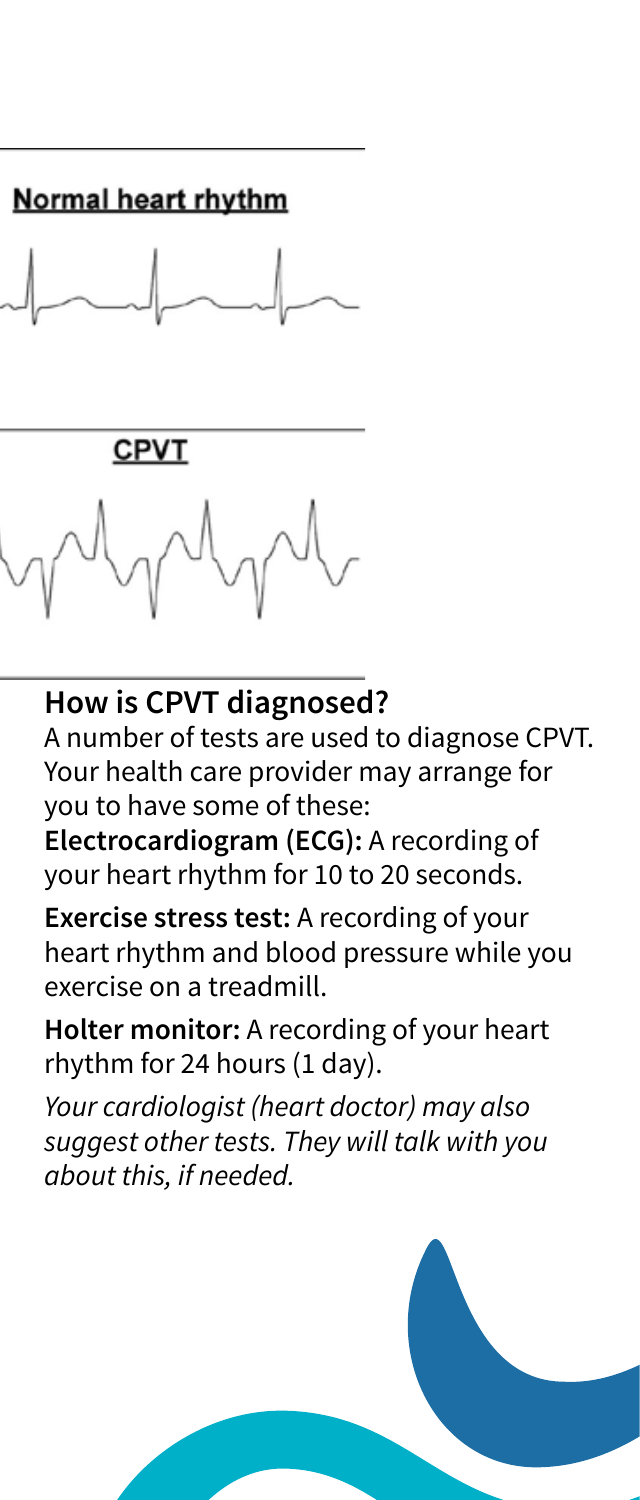## **Genetic testing and family screening**

If your cardiologist suspects that a change in your DNA could have caused your CPVT, they may ask if you would like to talk with a genetic counsellor about genetic testing. Your cardiologist may also want to invite other members of your family to be tested for CPVT. They may ask you to help by passing letters on to your family.

#### **How is CPVT treated?**

There is no cure for CPVT, but there are treatments available to try and prevent dangerous heart rhythms.

Treatments include:

- › medications called beta-blockers
- $\rightarrow$  other medications to control your heart rhythm
- › a special pacemaker called an internal cardioverter defibrillator (ICD) (to identify and treat fast heart rhythms)

Sometimes, heart surgery may be needed to lower the amount of adrenaline going to the heart.

#### **If you have CPVT:**

Your health care provider will talk with you about what activities are safe for you and what activities and environments you should avoid.

- **AVOID** strenuous (hard) exercise, as this can cause a blackout.
- **DO NOT** take part in competitive sports.
- **NEVER** swim alone. Swimming can cause a blackout and may lead to drowning.